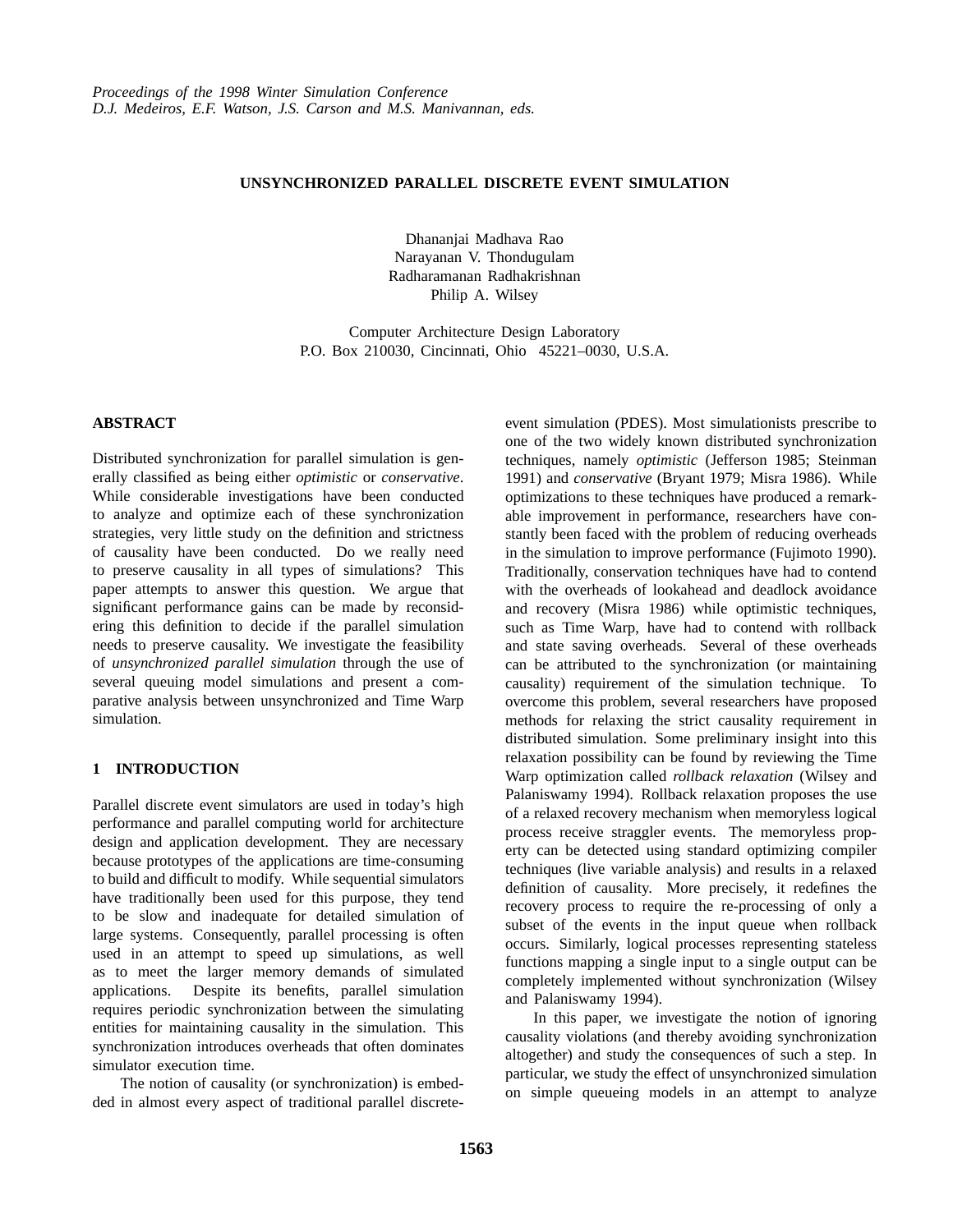and characterize the simulation outputs. To verify the correctness of the simulation outputs, we compare the results with results obtained from WARPED (Martin et al. 1995), a Time Warp based parallel discrete event simulator. The remainder of this paper is organized as follows. Section 2 overviews parallel discrete event simulation. Section 3 reviews some related approaches. In Section 4, the justification for unsynchronized parallel simulation in distributed environments is discussed. Section 4.1 describes the design and construction of NoTime, the unsynchronized simulator. In Section 5, we present the queueing model, and evaluate the unsynchronized simulator using this model. Finally, Section 6 presents some concluding remarks.

# **2 BACKGROUND**

In PDES, the model to be simulated is decomposed into *physical processes* that are modeled as *simulation objects* and assigned to a *Logical Process* (LP). The simulator is composed of a set of concurrently executing LPs. The LPs communicate by exchanging time-stamped messages. In order to maintain causality, LPs must process messages in strictly non-decreasing time-stamp order (Jefferson 1985; Lamport 1978). There are two basic synchronization protocols used to ensure that this condition is not violated: (i) *conservative* and (ii) *optimistic*. Conservative protocols (Bryant 1979) strictly avoid causality errors, while optimistic protocols, such as Time Warp (Fujimoto 1990; Jefferson 1985) allow causality errors to occur, but implement some recovery mechanism.

Conservative protocols were the first distributed simulation mechanisms. The basic problem conservative mechanisms must address is the determination of "safe" events. The conservative process must first determine that it is impossible for it to receive another event with a lower timestamp than the event it is currently trying to execute. Such events are deduced to be safe and can be executed without any causality violation in the system. Processes containing no safe events must block; this can lead to deadlock situations if no appropriate precautions are taken. Several studies on conservative mechanisms and optimizations to conservative protocols have been presented in the literature (Bryant 1979; Misra 1986).

In a Time Warp simulator, each LP operates as a distinct discrete event simulator, maintaining input and output event lists, a state queue, and a local simulation time (called *Local Virtual Time* or LVT). Each LP processes events optimistically and moves ahead in LVT. As each LP simulates asynchronously, it is possible for an LP to receive an event from the past, a *straggler* (some LPs will be processing faster than others and hence will have local virtual times greater than others), — violating the



Figure 1: Message Ordering Schemes

causality constraints of the events in the simulation. On receipt of a straggler message, the LP must rollback to undo some work that has been done. Rollback involves two steps: (i) restoring the state to a time preceding the time-stamp of the straggler and (ii) canceling any output event messages that were erroneously sent (by sending *anti-messages*). After rollback, the events are re-executed in the proper order.

#### **3 RELATED WORK**

Parallel discrete event simulation (PDES) has gained much attention during the last decade (Fujimoto 1990). A reflection of this is the number of researchers who have used either conservative or optimistic synchronization to successfully simulate their applications. With the extensive refinement and optimization of these techniques, synchronization has emerged to be the single largest overhead in a distributed simulation. The overhead of a synchronization protocol lies in its message ordering and delivery service (Fujimotoi and Weatherly 1996). Message ordering characteristics specify the order and time at which messages may be delivered. For example, in the High Level Architecture (HLA) Time Management services, Fujimoto (Fujimotoi and Weatherly 1996) has identified five types of message ordering services. Figure 1 illustrates the five different types of message orderings. These message ordering schemes provide, in turn, increased functionality but at increased cost. The most straightforward (least functionality), lowest latency ordering mechanism is the *Receive Order* scheme. Depending on what type of synchronization is required, the developer can select a message ordering category that best suits the purpose. The approaches for alleviating the synchronization overhead have fallen chiefly along two lines: those that work to reducing the number of times synchronization is required and those that work to eliminate the need to synchronize or maintain causality.

Nicol and Heidelberger (1995) have shown that continuous time Markov chains (CTMCs) can be simulated in parallel more efficiently than most other discrete event systems. Their methods exploit the randomization approach for CTMCs, which allows the precomputation of event times. Using this approach, synchronization points are predicted a priori and this knowledge is used to increase the possible parallelism. Their approach is viable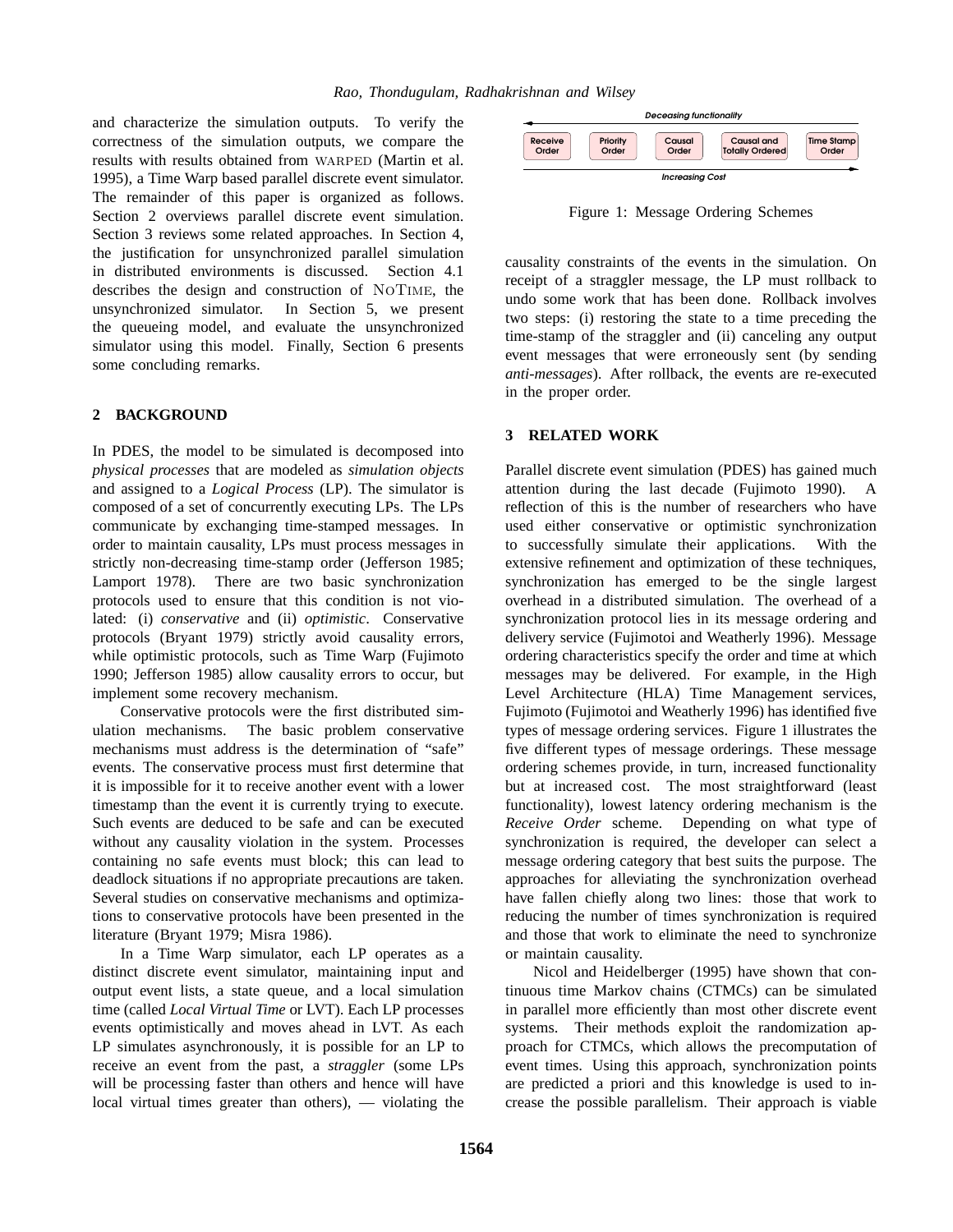for both optimistic and conservative schemes. Buchholz (1997) went one step further than Nicol and Heidelberger. In addition to the precomputation of the communication times, he overlapped numerical analysis with simulation to improve the parallel conservative simulation of CTMCs. Buchholz called this new technique for the analysis of CTMCs, "hybrid simulation".

Martini, Rümeskasten and Tölle (1997) propose a novel synchronization protocol called "tolerant synchronization" in which a conservative synchronization protocol is allowed to optimistically process events that are within a tolerance level. As the protocol optimistically processes events, causality violations may occur but these violations are ignored and no recovery process is initiated to rectify the errors. In detailed simulations of interconnected computer networks, Martini *et al* noted that although the introduction of optimistic execution without recovery in a conservatively synchronized simulation introduces errors in the results, the errors are almost negligible and for certain cases, the error can be recalculated with the help of statistical methods.

#### **4 UNSYNCHRONIZED SIMULATION**

Is synchronization overrated? This is precisely the question we seek to investigate and study. Nicol (Nicol and Liu 1997) reminds us of the dangers of allowing "risk" when synchronizing a parallel discrete event simulation. While Nicol (Nicol and Liu 1997) reports how this problem may occur and the damage it may cause, this paper presents a different spin to this problem. What if the modeler was aware of the occurrence of inconsistent messages in a simulation and chose to ignore them? This is particularly true if the modeler was more interested in quick and less accurate results as opposed to highly accurate results. This is, of course, dependent on the application being simulated and the type of results that are monitored. Martini, Rümeskasten and Tölle(1997) experiment with the notion of relaxing causality in their simulations of interconnected computer networks. In their experiments, optimistic execution is performed within intervals of a conservatively synchronized simulation and no recovery scheme is invoked when a causality violation is encountered. While this exposes the simulation to erroneous computations, Martini *et al.* argue that the advantages of "tolerant or relaxed synchronization" heavily outweigh the disadvantages of such an approach. Specifically, they mention that the error in the simulation results is low and very often within the range of the confidence intervals. In addition, Martini *et al.* report that the simulation execution times can be significantly reduced with the introduction of tolerant synchronization and this reduction in execution time is a very "practical" advantage of tolerant synchronization.



Figure 2: Architecture of NoTime

In this paper, we investigate the notion of relaxing causality in more detail and study the effects of ignoring causality in simulations. For this purpose, an unsynchronized simulator (NoTime) was developed along with a library of queuing models. The following subsections detail the architecture of the simulator and the queuing model library.

#### **4.1 The** NoTime **Unsynchronized Simulator**

The NoTime simulation kernel provides the functionality to develop applications modeled as discrete event simulations. The standard programming interface of WARPED (Martin et al. 1995) was adopted to provide an uniform interface to the application. It keeps the underlying mechanisms of different simulators transparent to the modeler. In NoTime, objects are grouped into entities called logical process or LPs (Figure 2). Processor parallelism occurs at the LP level and each LP is responsible for communication management and scheduling the simulation objects that it contains. In addition, communication between simulation objects within the same LP is performed by direct insertion of the event into the input queue of the receiving object. Communication between nonlocal objects is achieved through the use of the Message Passing Interface (MPI) (Gropp et al. 1994). MPI was chosen to keep the system portable so that shared memory systems as well as a network of workstations can be used. Since the parallelism occurs at the LP level, simulation objects that execute relatively independent of each other can be placed on different LPs to maximize parallelism (Figure 2). Conversely, simulation objects that frequently communicate with each other should be placed on the same LP to benefit from fast intra-LP communication. The NOTIME system is composed of a set of  $C++$  classes and libraries which the user accesses using *inheritance* or *method invocation*.

An LP, in the NoTime system, acts as a wrapper to a set of *simulation objects*. Each simulation object has a notion of an "input queue" and a set of state variables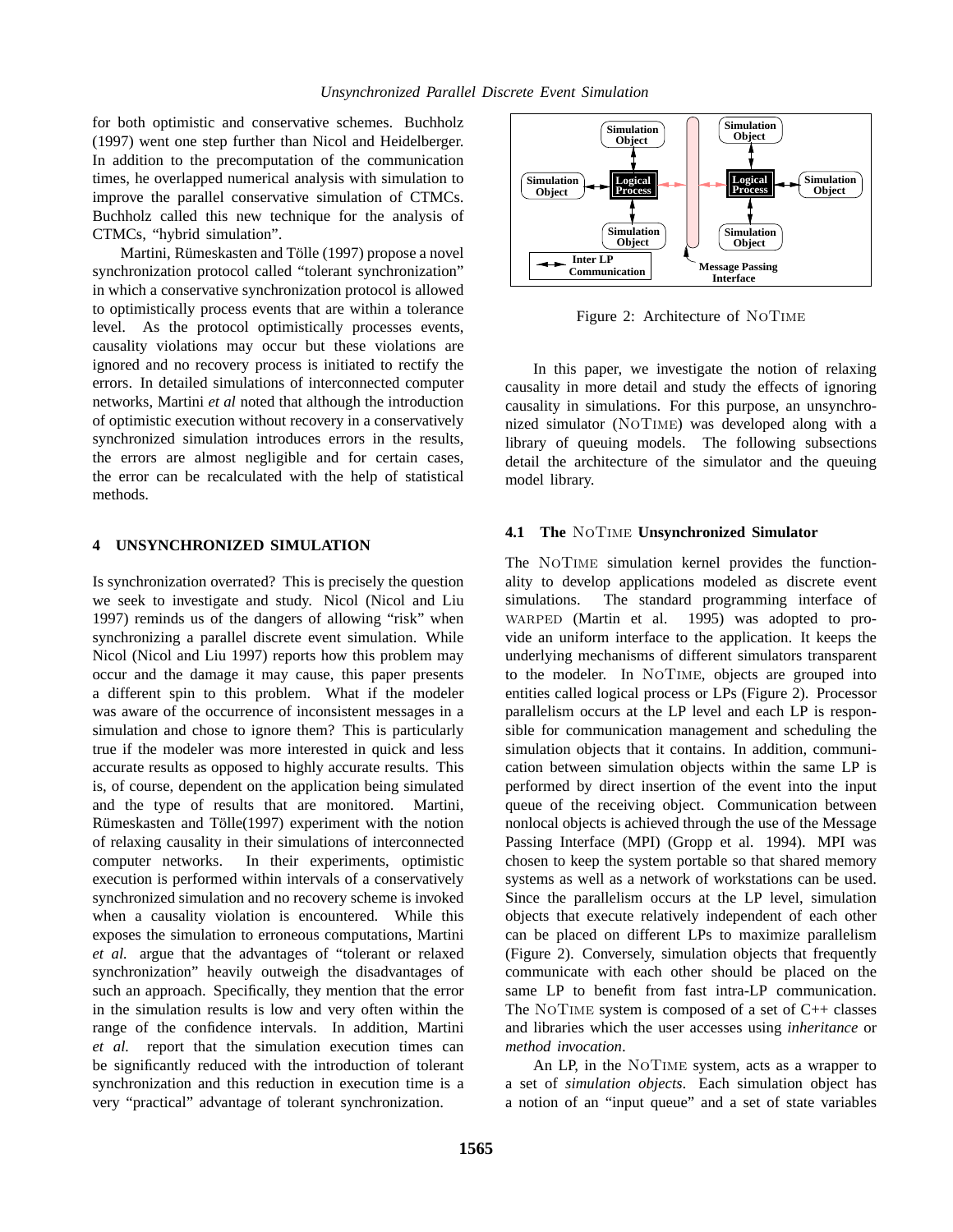that are associated with each object. The structure and interface of the state class that uses a simple C++ class to wrap state variables is provided. To optimize the activities associated with scheduling the objects and handling intra-LP communication, the different input queues of the objects on a LP are combined together into a single structure. The common input queue, is a simple First in First output (FIFO) data structure used to hold the unprocessed events of all simulation objects  $\frac{1}{1}$ .

The simulation cycle on each LP proceeds in the traditional fashion. The scheduler (present at the LP level) checks and schedules simulation objects depending on the events present. Scheduling is based on the order in which events arrive into the queue. In essence, the scheduler's data structure is a simple FIFO queue, consistent with that of the simulation object. The NoTime simulation kernel uses a simple termination detection algorithm whereby a token is circulated between the LPs to collect information on each LP's status. Leader election is arbitrary. The termination detection assumes the underlying communication system is FIFO (which is guaranteed by MPI). In addition, a simple interactive simulation environment was built to help monitor the progress of the simulation on the various LPs.

#### **4.2 Queueing Library**

A reconfigurable queueing library with the essential components needed to model queueing systems was built on top of the NoTime simulation kernel. The queueing library consists of *source*, *queue*, *server* and *statistics collector* objects. The model and the various parameters of the source, server and queue objects can be set by the modeler through simple configuration files. Different scenarios can be modeled by specifying the desired layout in the configuration file. A number of such models were used to experiment and analyze the results and evaluate the performance of NoTime. Since a consistent interface was used, the same models were simulated on WARPED, a Time Warp simulator, and the results obtained were used for comparisons. The models used and the results obtained are illustrated in the following section.

### **5 ANALYSIS**

Unsynchronized simulation can be applied to observe lumped properties of a number of discrete-time Markov chains which are easy to conceptualize and understand (Kleinrock 1975). A set of random variables,  $X_n$  forms a Markov chain if the probability that the next value (or state) is  $X_{n+1}$  depends only upon the current



Figure 3: Time-diagram Notation for Queues

value (or state)  $X_n$  and not upon any previous values. The term "memoryless processes" are attributed to systems with this property and is required of all Markov chains. One of the most important and interesting subset of these Markovian chains are the Birth-Death processes. Birth-Death processes can be imagined as random processes where the birth & death (or arrival & departure) of the different elements are random processes. Queueing systems are a subset of birth-death processes. The arrival of a customer to a queue can be represented as a birth in the system. When a customer leaves a queue (before or after being serviced) can be modeled as a "death". Queueing systems play a central role in a number of important physical systems. Many of the systems that we often encounter can be modeled using queueing theory. Simulations have often been employed when mathematical analysis of complex queueing systems becomes intractable. Many mathematical analysis techniques use the inherent memoryless property of the queueing models to approximate their behaviors, a classic example being *Little's Law*. We exploit this property of the queueing systems in our unsynchronized simulations.

### **5.1 The Queueing Model**

The queueing model we consider is a very general queueing  $G/G/m$  system (Kleinrock 1975). This is a system whose inter-arrival time distribution  $A(t)$  is completely arbitrary and whose service time distribution  $B(x)$  is also arbitrary (all inter-arrival times are assumed to be independent of each other). The system has  $m$  servers and order of service is also quite arbitrary (in particular, it need not be firstcome-first-serve). The queueing library developed is based on these queueing systems. A number of parameters of the queueing system can be specified in the library. Figure 3 illustrates the important parameters used in modeling the systems. Let  $C_n$  represent the  $n^{th}$  customer in the

<sup>&</sup>lt;sup>1</sup>In a Time Warp based simulation kernel, the input queue is required to be a sorted list of events.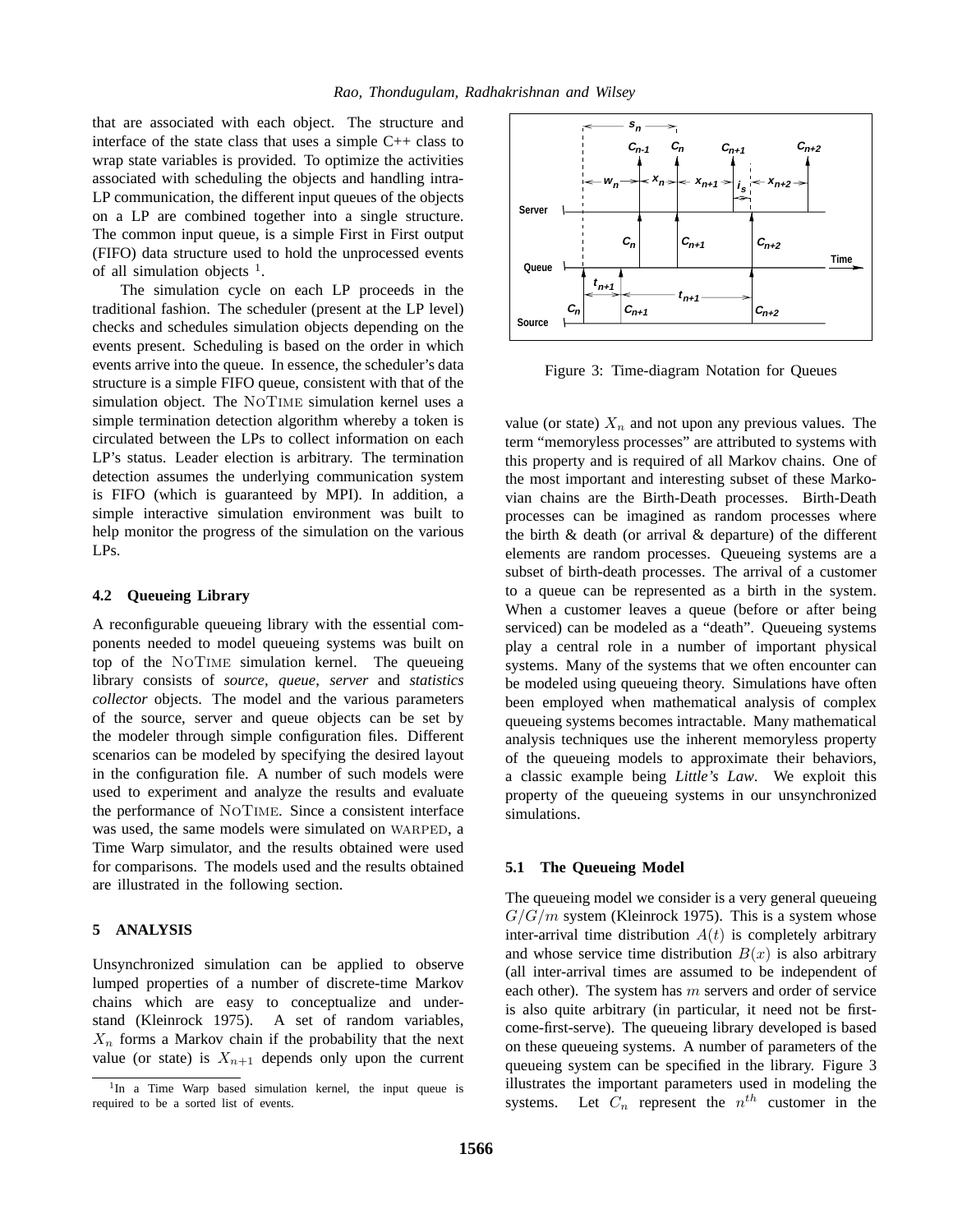| S.No | Clients | No.            | Avg. Queue Length |               | Error<br>% | Avg. Waiting Time |               | % Error |
|------|---------|----------------|-------------------|---------------|------------|-------------------|---------------|---------|
|      |         | LPs            | TW                | <b>NoTime</b> |            | TW                | <b>NoTime</b> |         |
| 1    | 20000   |                | 1180.4            | 1141.1        | 3.33       | 17664             | 17137         | 2.98    |
|      |         | 2              | 1187.6            | 1143.0        | 3.75       | 17768             | 17149         | 3.48    |
|      |         | 3              | 1144.8            | 1114.5        | 2.64       | 17185             | 17762         | $-3.35$ |
| 2    | 40000   |                | 2342.5            | 2290.2        | 2.23       | 35092             | 34379         | 2.02    |
|      |         | $\overline{2}$ | 2349.4            | 2305.0        | 1.88       | 35144             | 34563         | 1.65    |
|      |         | 3              | 2278.2            | 2275.3        | 0.12       | 34217             | 34169         | 0.14    |
| 3    | 80000   |                | 4647.3            | 4573.1        | 1.59       | 69649             | 68630         | 1.46    |
|      |         | $\overline{2}$ | 4694.9            | 4606.6        | 1.88       | 70298             | 69077         | 1.73    |
|      |         | 3              | 4573.7            | 4510.4        | 1.38       | 68618             | 67775         | 1.22    |
| 4    | 100000  |                | 5805.2            | 5711.2        | 1.61       | 87013             | 85730         | 1.47    |
|      |         | $\mathfrak{D}$ | 5851.4            | 5767.0        | 1.44       | 87685             | 86448         | 1.41    |
|      |         | 3              | 5722.2            | 5640.8        | 1.42       | 85847             | 84739         | 1.29    |

Table 1: High Server Utilization Configuration(Source : Poisson distribution with mean 15, 9 Servers each using a Normal service time distributions with mean 150 and variance of 15) with an *average utilization = 0.9924*

system. The parameter  $t_{n+1}$  represents the inter-arrival time of the customers. This parameter is modeled using a distribution (which can be specified by the *source object*). The parameter  $x_n$  (specified with a random distribution) models the time taken to serve a customer. Some of the parameters of interest are the average of wait times (average of  $w_n$ s), average queue length, average of server idle times (average of  $i_s$ s) and average server utilization.

# **5.2 Experiments and Results**

The queueing library developed for NoTime was used to model different queueing systems. A generic example of a queueing system having a source feeding a simple FIFO queue served by a number of servers was used in the experiments. A self activating source that schedules itself based on a random distribution is used to generate the arrival of customers into the system. The queue manages the en-queueing and dequeuing of the customers as they arrive and are serviced by the servers. The queue maintains a table of busy/idle servers in the system. The servers communicate the processing times to the queue for the various customers. The processing time of different customers by the different servers is modeled using a probabilistic distribution. The flow of customers in the system is communicated to the statistics class that generates the statistics of the system at the end of simulation. Table 1 and 2 tabulate results obtained from simulating some of the models. The readings of the simulation were taken on a Sun Sparc Shared Memory Multi-Processor (SMP) machine with 4 processors, running SunOS version 5.6. Experiments are conducted on NoTime as well as warped, the Time Warp based parallel simulation kernel.

The following subsection presents a comparative analysis between the statistics obtained from the two simulators.

# **5.3 Statistics**

Table 1 tabulates the data obtained from a saturated queueing system run on one, two and three LPs configurations where server utilization is close to 100%, and the Queue length does not stabilize (average of three separate runs is shown). It keeps growing as the demand is more than what the servers can handle. This is an unstable queueing system which does not reach a steady state as the inflow is more than the outflow. Since the average service time is lower than the inter-arrival times of clients, this is expected. This kind of a queue would be helpful to study queue overflows. Such queueing systems are simulated with a fair degree of accuracy by NoTime (the error as compared to Time Warp as shown in Table 1). The interesting thing to note in such a system, is that NoTime is much faster than WARPED due to the overhead paid in terms of state saving in Time Warp. Also as illustrated in Figure 4, NoTime is quite scalable for such configurations. Finally, the tables establish the accuracy with which NoTime can simulate such a system. For single LP cases, it is very accurate (as it is pretty much a sequential execution). But when we simulated in parallel, we observed that NoTime is sensitive to load changes on the machine. As long as the load remained consistent, the simulation results were consistent. When the load changed during simulation, the data got skewed. Figure 4 present a comparative picture of the time taken by NOTIME and WARPED to simulate the models (the average of three separate runs is shown).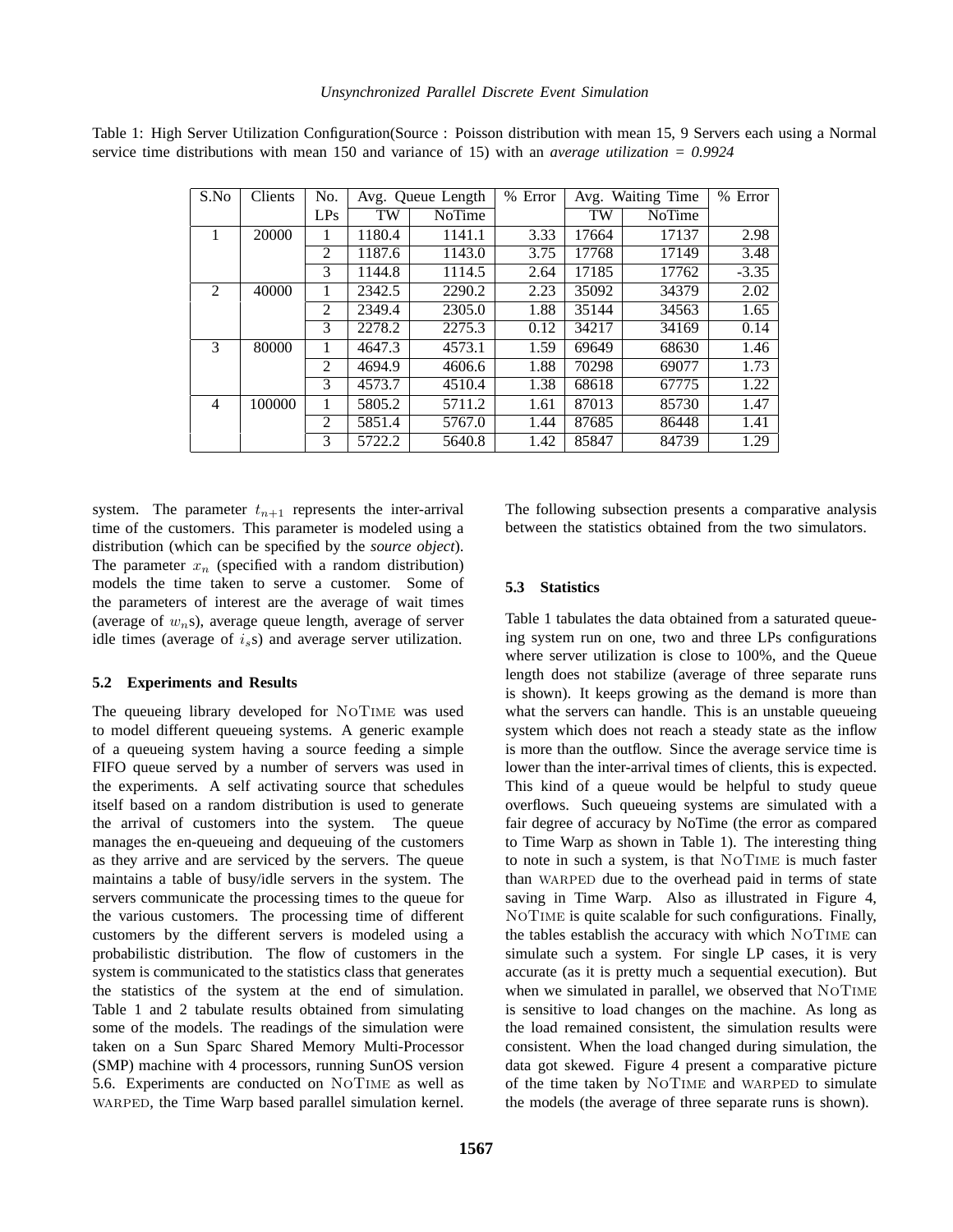

Figure 4: Timing information obtained with High Server Utilization Configuration (Source : Poisson distribution with mean 15, 9 Servers each using a Normal service time distributions with mean 150 and variance of 15)

Table 2 tabulates the results obtained from a configuration, where the server utilization is not high (The average of three separate runs is shown). NoTime is roughly 3 times faster for single LP case but for the 3 LP case, WARPED and NOTIME are equally good. This is due to high communication overheads of MPI that dominate simulation time.

The intuition about the consistency and accuracy of the results obtained from unsynchronized simulation is presented in Figure 5. In accordance with the *Strong law of large numbers*, the various random parameters of the queueing system smoothen out and converge to the expected values as the simulation progresses. The deviations from the mean value (mainly due to causal violations) cancel out each other, thus stabilizing the observed data. Figure 6 provides insight into how the standard deviations in the data obtained decreases as the length of simulation increases. The deviations were obtained by simulating the model a number of times and maximum and minimum values of the parameters are plotted. The data is representative of a "stable" queueing system. By a "stable" queueing system we mean that the rate of service is proportional to the rate of arrival.

Clearly, unsynchronized simulation can be useful in situations where quick and less accurate results are preferred to time-consuming and highly accurate simulation results. Considering that NoTime is approximately three times faster than an optimized Time Warp simulator, it is clear that NoTime will be helpful in making fast and more general simulation studies to find the most promising design alternatives without simulating them in great detail.



Figure 5: Stabilization of parameters



Figure 6: Deviations in observed data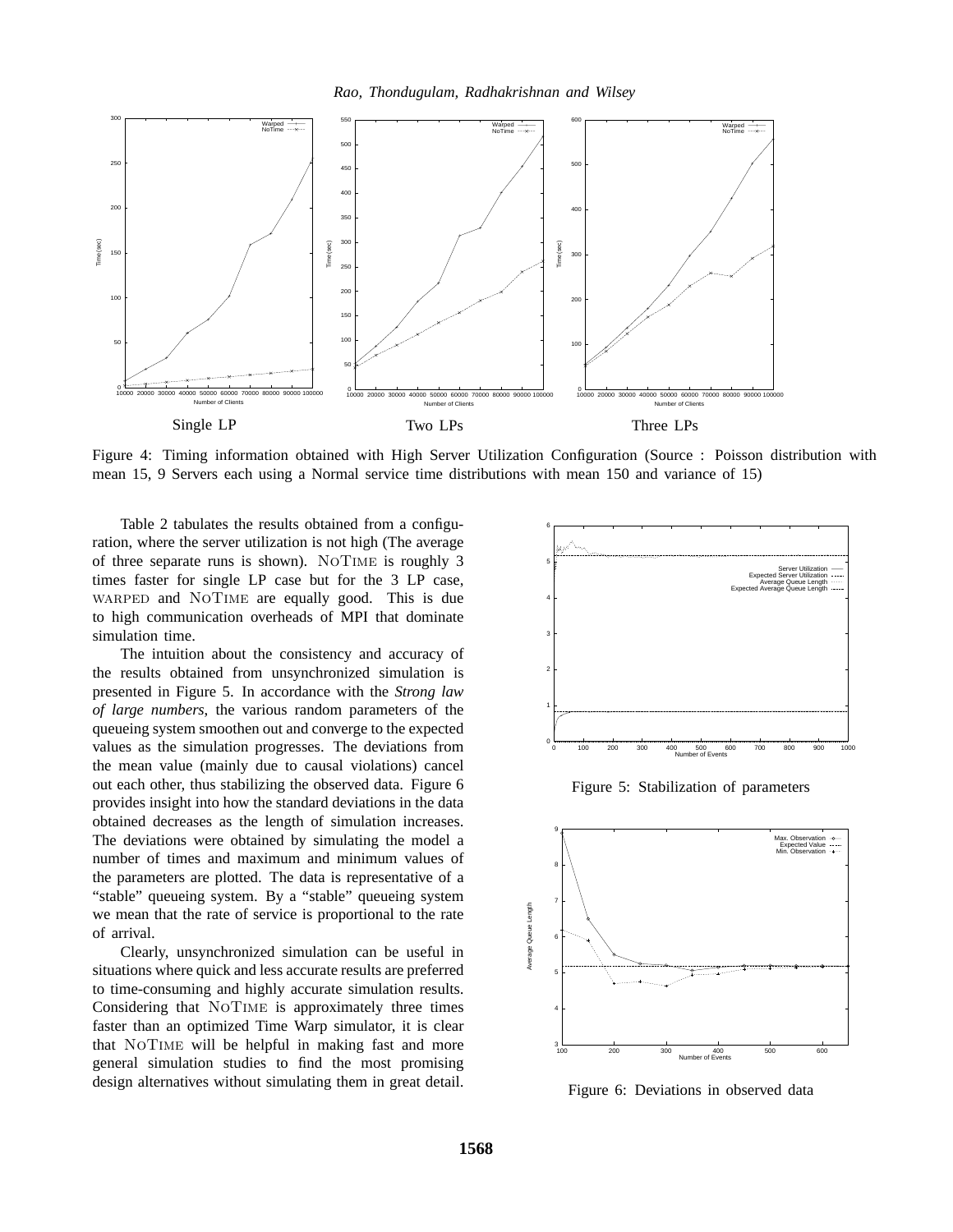| S.No | Clients | No. |      | Avg. Oueue Length | % Error | Avg. Waiting Time |        | % Error |
|------|---------|-----|------|-------------------|---------|-------------------|--------|---------|
|      |         | LPs | TW   | NoTime            |         | TW                | NoTime |         |
| I.   | 20000   |     | 7.28 | 7.16              | 1.64    | 108.9             | 107.5  | 1.28    |
|      |         | 2   | 7.26 | 7.22              | 0.55    | 108.7             | 108.4  | 0.27    |
|      |         | 3   | 7.15 | 7.33              | $-2.51$ | 107.4             | 109.6  | $-2.05$ |
| 2    | 40000   | 1   | 7.23 | 7.20              | 0.41    | 108.4             | 108.2  | 0.18    |
|      |         | 2   | 7.29 | 7.23              | 0.82    | 109.1             | 108.4  | 0.64    |
|      |         | 3   | 7.16 | 7.17              | $-0.14$ | 107.5             | 107.7  | $-0.18$ |
| 3    | 80000   |     | 7.22 | 7.21              | 0.13    | 108.3             | 108.2  | 0.09    |
|      |         | 2   | 7.24 | 7.21              | 0.41    | 108.4             | 108.3  | 0.09    |
|      |         | 3   | 7.18 | 7.23              | $-0.69$ | 107.7             | 108.7  | $-0.93$ |
| 4    | 100000  |     | 7.21 | 7.21              | 0.00    | 108.1             | 108.2  | $-0.09$ |
|      |         | 2   | 7.22 | 7.21              | 0.13    | 108.2             | 108.3  | $-0.09$ |
|      |         | 3   | 7.18 | 7.33              | $-2.08$ | 107.7             | 110.2  | $-2.33$ |

Table 2: Low Server Utilization Configuration (Source : Poisson distribution with mean 15, 7 Servers each using a Normal service time distributions with mean 100 and variance of 15) with an *average utilization = 0.94*

#### **6 CONCLUSIONS AND FUTURE WORK**

In this paper, we have presented the benefits of relaxing (or completely doing away with) strict causal adherence in the parallel and distributed simulation of queueing systems. We have argued that it is not always necessary to synchronize and incur the overheads of synchronization. While we have just started to scratch the surface of this problem, recent research focus has started moving in this direction as is evident from the literature.

The results presented in this paper clearly show the advantages of ignoring causality in simulations to be (i) The simulation execution times can be considerably reduced, (ii) The memory consumption is a fraction of what is needed for Time Warp simulation (as states are not saved), (iii) The data obtained from unsynchronized simulation closely follow the data obtained from a Time Warp synchronized simulation (error rate is less than 2% on the average for our experiments) and (iv) There is no change in the modeling paradigm for such systems.

Of course, the unsynchronized simulations introduces errors in the simulation results. But our results show that this error is very small in many cases, sometimes even within the level of confidence for the correct results. Studies to control asynchronism and to reduce sensitivity to load variations are currently ongoing. Statistically techniques to recover from errors are also being investigated.

# **ACKNOWLEDGEMENTS**

Support for this work was provided in part by the Advanced Research Projects Agency under contracts J–FBI–93–116 and DABT63–96–C–0055.

#### **REFERENCES**

- Bryant, R. E. (1979). Simulation on a distributed system. In *Proc. of the 16th Design Automation Conference*, pp. 544–552.
- Buchholz, P. (1997). A distributed numerical/simulative algorithm for the analysis of large continuous time markov chains. In *Proc. of the 11th Workshop on Parallel and Distributed Simulation (PADS 97)*, pp. 4–11. Society for Computer Simulation.
- Fujimoto, R. (1990). Parallel discrete event simulation. *Communications of the ACM 33*(10), 30–53.
- Fujimotoi, R. M. and R. M. Weatherly (1996). Time management in the dod high level architecture. In *Proc. of the 10th Workshop on Parallel and Distributed Simulation (PADS 96)*, pp. 60–67. Society for Computer Simulation.
- Gropp, W., E. Lusk, and A. Skjellum (1994). *Using MPI: Portable Parallel Programming with the Message-Passing Interface*. Cambridge, MA: MIT Press.
- Jefferson, D. (1985). Virtual time. *ACM Transactions on Programming Languages and Systems 7*(3), 405–425.
- Kleinrock, L. (1975). *Queueing Systems*. New York, NY: John Wiley & Sons.
- Lamport, L. (1978). Time, clocks, and the ordering of events in a distributed system. *Communications of ACM*, 558–565.
- Martin, D. E., T. McBrayer, and P. A. Wilsey (1995). WARPED: A time warp simulation kernel for analysis and application development. (available on the www at http://www.ece.uc.edu/˜paw/warped/).
- Martini, P., M. Rümekasten, and J. Tölle (1997). Tolerant synchronization for distributed simulations of interconnected computer networks. In *Proc of the*